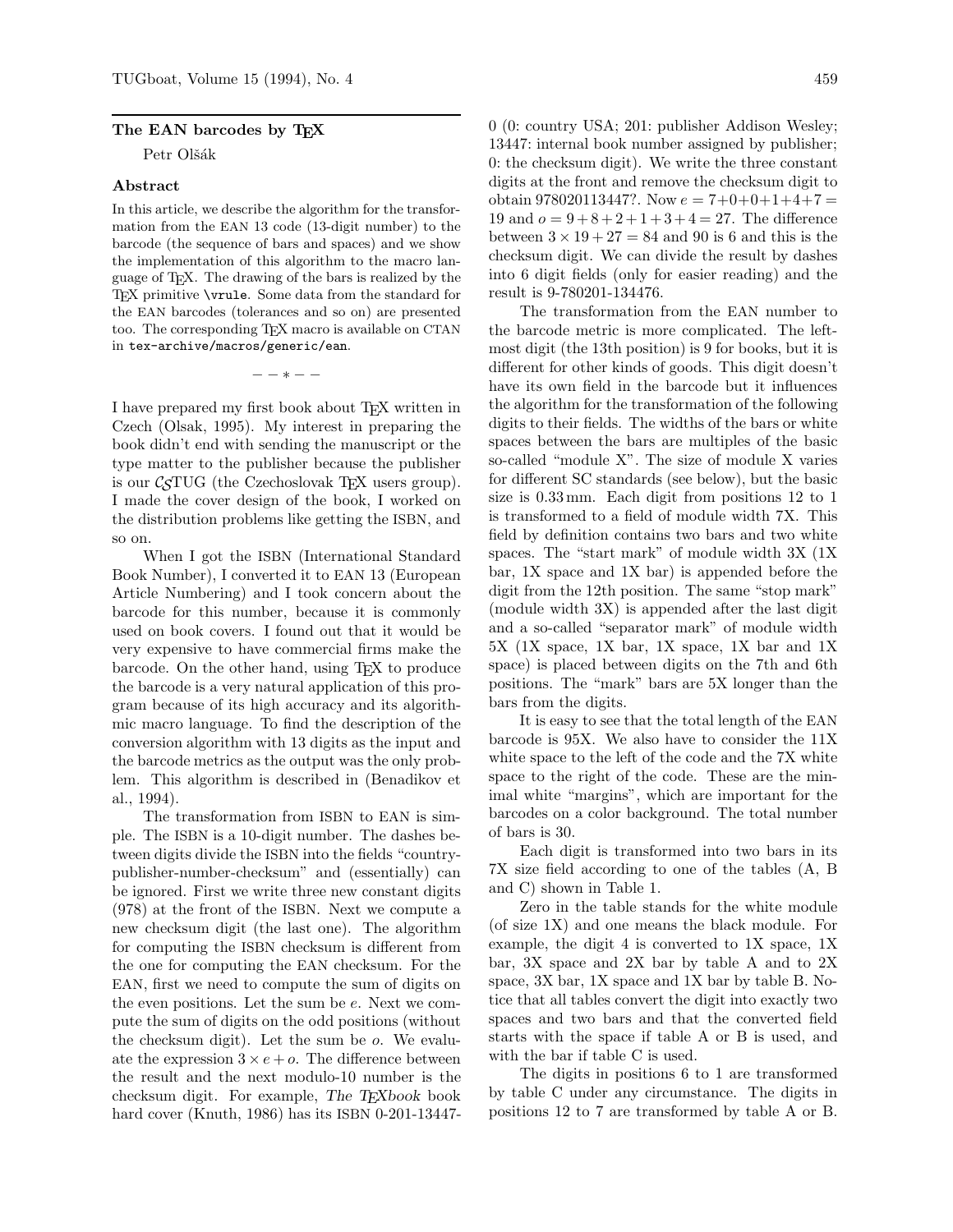| $\overline{2}$ | 0010011 | 0011011 | 1101100 |
|----------------|---------|---------|---------|
| 3              | 0111101 | 0100001 | 1000010 |
| 4              | 0100011 | 0011101 | 1011100 |
| 5              | 0110001 | 0111001 | 1010000 |
| 6              | 0101111 | 0000101 | 1010000 |
| 7              | 0111011 | 0010001 | 1000100 |
| 8              | 0110111 | 0001001 | 1001000 |
| 9              | 0001011 | 0010111 | 1110100 |

Table 1: Tables A, B and C

The choice depends on the value of the digit in the 13th position, as described in Table 2.

For example, if the digit in position 13 is 9 (our case for books), the digits in positions 12, 9 and 7 are transformed by table A and the ones in positions 11, 10 and 8 are transformed by table B.

Now we can show the T<sub>F</sub>X macro. First we load the special OCRb font for printing out the EAN code

| 13th digit     | 12 | 11 | 10 | 9 | 8 | 7 |
|----------------|----|----|----|---|---|---|
| 0              | Α  | А  | Α  | А | Α | А |
| 1              | A  | A  | Β  | Α | Β | B |
| $\overline{2}$ | Α  | Α  | Β  | Β | Α | B |
| 3              | Α  | Α  | Β  | Β | Β | А |
| $\overline{4}$ | Α  | Β  | Α  | Α | Β | B |
| $\overline{5}$ | Α  | B  | Β  | А | Α | B |
| 6              | Α  | Β  | Β  | Β | Α | А |
| 7              | Α  | B  | Α  | B | Α | B |
| 8              | Α  | B  | Α  | Β | B | Α |
| 9              | А  | Β  | Β  | А | Β | А |

Table 2: Dependence on the 13th digit

in human-readable form. This printout is appended to the barcode. The METAFONT sources of these fonts are available on CTAN; they were created by Norbert Schwarz. I had to make one little correction in these sources: the command "mode setup;" was added to the beginning of the file ocrbmac.mf. Starting at line 4 some "variables" are declared.

| 1 \message{The EAN-13 barcodes macro. Copyright (C) Petr Olsak, 1995} |  |  |  |  |  |  |  |  |  |  |
|-----------------------------------------------------------------------|--|--|--|--|--|--|--|--|--|--|
|-----------------------------------------------------------------------|--|--|--|--|--|--|--|--|--|--|

- <sup>2</sup> \font\ocrb=ocrb9 % for EAN in ''number form''
- <sup>3</sup> \font\ocrbsmall=ocrb7 % for ISBN
- <sup>4</sup> \newcount\numlines \newcount\nummodules % number of bars and of modules.
- <sup>5</sup> \newcount\numdigit \newcount\evensum \newcount\oddsum % internal variables
- 6 \newdimen\X  $\%$  the module size X,
- <sup>7</sup> \newdimen\bcorr % the bar correction (see below).

<sup>8</sup> \newdimen\workdimen \newdimen\barheight % internal variables

The main macro \EAN (line 11) converts the 13 digit EAN number to the internal 60-digit number \internalcode. Each digit of the \internalcode represents the multiple of the X module size for either the white space or the bar. The order of digits is the same as the order of spaces and bars in the code. The odd positions in the \internalcode (from the left) stand for the white spaces and the even ones for the bars.

The usage of the macro is

\EAN 9-780201-134476, for example. The presence of the "-" signs has no significance. The macro reads 13 digits and saves them in \firstdigit, \frontdigits and \enddigits. At this point, the macro converts the input into \internalcode using macros \settables, \usetabAB, \insertseparator and \usetabC. The \testchecksum macro (line 25) checks for the correctness of the last (check-sum) digit of the EAN.

|                 | 9 \def\internalcode{0111}                        | % Begin mark at start                                                                   |
|-----------------|--------------------------------------------------|-----------------------------------------------------------------------------------------|
|                 | 10 \def\frontdigits{}                            | % 12--7 digit of EAN                                                                    |
|                 | 11 \def\EAN{\begingroup\EANscan}                 |                                                                                         |
|                 | 12 \def\EANscan#1{\if#1-\let\next=\EANscan \else |                                                                                         |
| 13              | \advance\numdigit by1                            |                                                                                         |
| 14              | \ifnum\numdigit<13                               |                                                                                         |
| 15              |                                                  | \ifodd\numdigit \advance\oddsum by #1 \else \advance\evensum by #1 \fi                  |
| 16              | \let\next=\EANscan                               |                                                                                         |
| 17              |                                                  | \ifnum\numdigit=1 \settables#1\def\firstdigit{#1}\else                                  |
| 18              |                                                  | \ifnum\numdigit<8 \usetabAB#1\edef\frontdigits{\frontdigits#1}\else                     |
| $\overline{10}$ |                                                  | $\{m, m\}$ $\{m, m\}$ $\{m, m\}$ $\{m, m\}$ $\{m, m\}$ $\{m, m\}$ $\{m, m\}$ $\{m, m\}$ |

<sup>19</sup> \ifnum\numdigit=8 \insertseparator \A \usetabC #1\def\enddigits{#1}%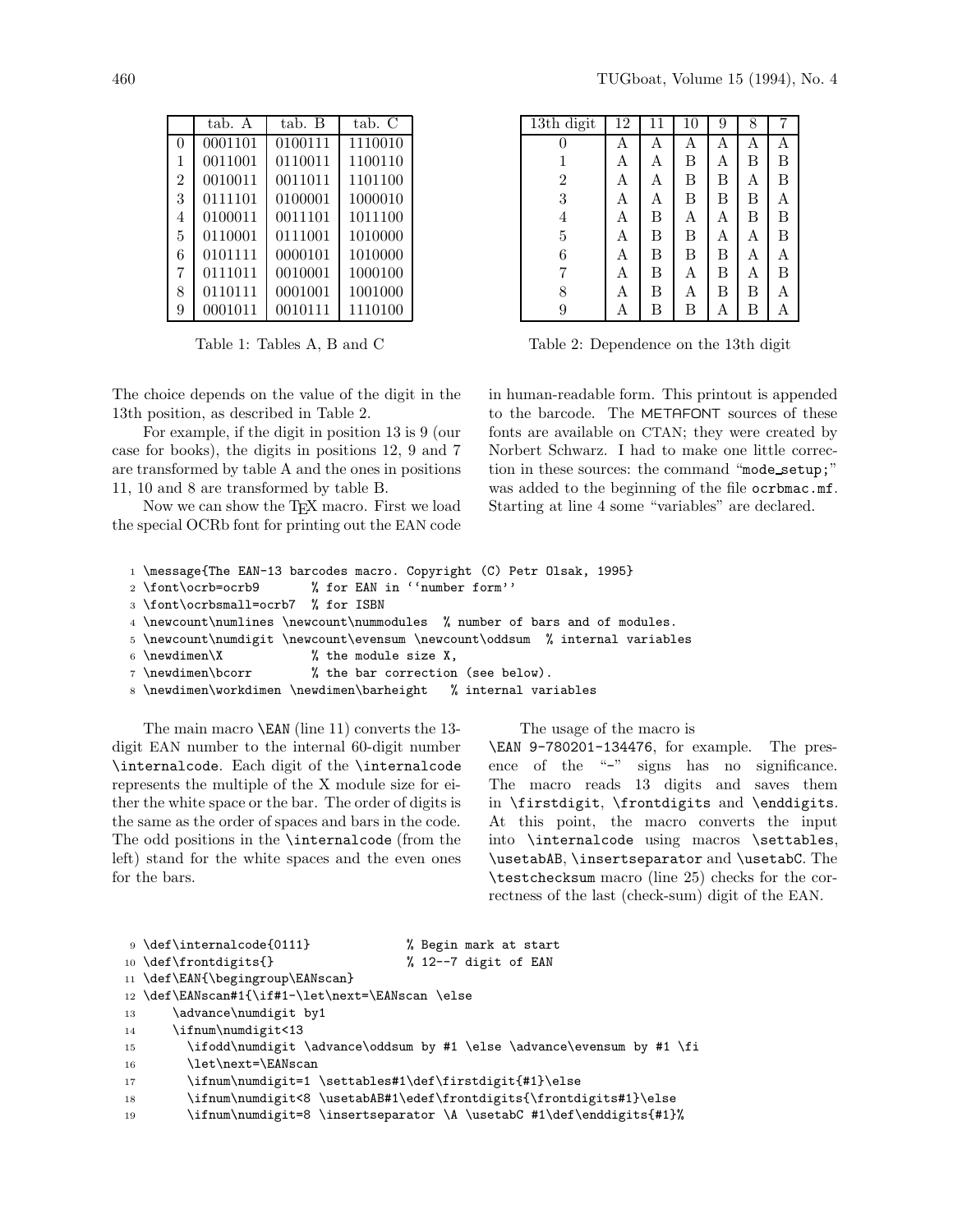```
20 \else \usetabC#1\edef\enddigits{\enddigits#1}%
```

```
21 \tilde{i}\tilde{j}
```

```
22 \else \testchecksum#1\usetabC#1\edef\enddigits{\enddigits#1}%
```
23 \let\next=\EANclose

```
24 \fi\fi \next}
```

```
25 \def\testchecksum#1{\multiply\evensum by3 \advance\evensum by\oddsum
```

```
26 \oddsum=\evensum
```

```
27 \divide\oddsum by10 \multiply\oddsum by10 \advance\oddsum by10
```

```
28 \advance\oddsum by-\evensum \ifnum\oddsum=10 \oddsum=0 \fi
```
<sup>29</sup> \ifnum#1=\oddsum \else

```
30 \errmessage{The checksum digit has to be \the\oddsum, no #1 !}\fi}
```
At the time of the \EANclose expansion (line 31), we close the \internalcode by the \insertendmark; next we write to the log the EAN number in the 13-digit form and in the internal 60 digit representation. The last action is to "run" the macro \EANbox, which makes the box with the barcode. The input parameter to this macro is the 60 digit \internalcode.

How was the \internalcode made? The macros starting at line 35 answer this question. These macros are the tables mentioned above rewritten in the macro language of TEX.

There is no need to define table C in the macro, because table C is the exact "inverse" of table A. When we insert the separator (line 52 of the macro), the odd number of digits (namely 5) is appended to the \internalcode. This implies that the parity of the black/white order is changed. Using table \A is therefore sufficient for the transformation of the digits in positions 6 to 1 (see line 19).

```
31 \def\EANclose{\insertendmark
```

```
32 \\vlog{EAN:\firstdigit\space\frontdigits\space\enddigits}%
33 \wlog{EANinternal: \internalcode}%
34 \expandafter\EANbox\internalcode..\endgroup}
35 \def\A{\def\0{3211}\def\1{2221}\def\2{2122}\def\3{1411}\def\4{1132}%
36 \def\5{1231}\def\6{1114}\def\7{1312}\def\8{1213}\def\9{3112}}
37 \def\B{\def\0{1123}\def\1{1222}\def\2{2212}\def\3{1141}\def\4{2311}%
38 \def\5{1321}\def\6{4111}\def\7{2131}\def\8{3121}\def\9{2113}}
39 \def\settables#1{\ifnum#1=0 \def\tabs{\A\A\A\A\A\A}\fi
40 \ifnum#1=1 \def\tabs{\A\A\B\A\B}\fi
41 \ifnum#1=2 \def\tabs{\A\A\B\B\A\B}\fi
42 \ifnum#1=3 \def\tabs{\A\A\B\B\B\A}\fi
43 \ifnum#1=4 \def\tabs{\A\B\A\A\B\B}\fi
44 \ifnum#1=5 \def\abs{\A\B\B\A\A\B} \fi45 \ifnum#1=6 \def\tabs{\A\B\B\A\A}\fi
46 \ifnum#1=7 \def\tabs{\A\B\A\B\A\B}\fi
47 \ifnum#1=8 \def\tabs{\A\B\A\B\A}\fi
48 \ifnum#1=9 \def\tabs{\A\B\B\A\B\A}\fi}
49 \def\usetabAB#1{\expandafter\scantab\tabs\end \usetabC #1}
50 \def\scantab#1#2\end{#1\def\tabs{#2}} % The tab #1 is activated and removed
51 \def\usetabC#1{\edef\internalcode{\internalcode\csname#1\endcsname}}
52 \def\insertseparator{\edef\internalcode{\internalcode 11111}}
53 \def\insertendmark{\edef\internalcode{\internalcode 111}}
```
Now comes the most important part of our macro: creating the bars using the TEX primitive \vrule. The internal macro \EANbox (line 54) does this job. This macro reads the 60-digit \internalcode (ended by two dots) as its parameter. It scans two digits per step from the parameter (first digit: the white space; second digit: the black bar) and puts in the appropriate kerns and rules. Each kern/rule pair is corrected by a so-called

"bar correction". The standard recommends making each rule thinner than what is exactly implied by the multiple of the X size. This recommendation is due to the ink behavior during the actual printing. For example, for offset process technology, it is recommended to reduce the bar width by 0.020mm. If the bar width is reduced, the white space must be enlarged by the same amount in order to preserve the global distance between bars.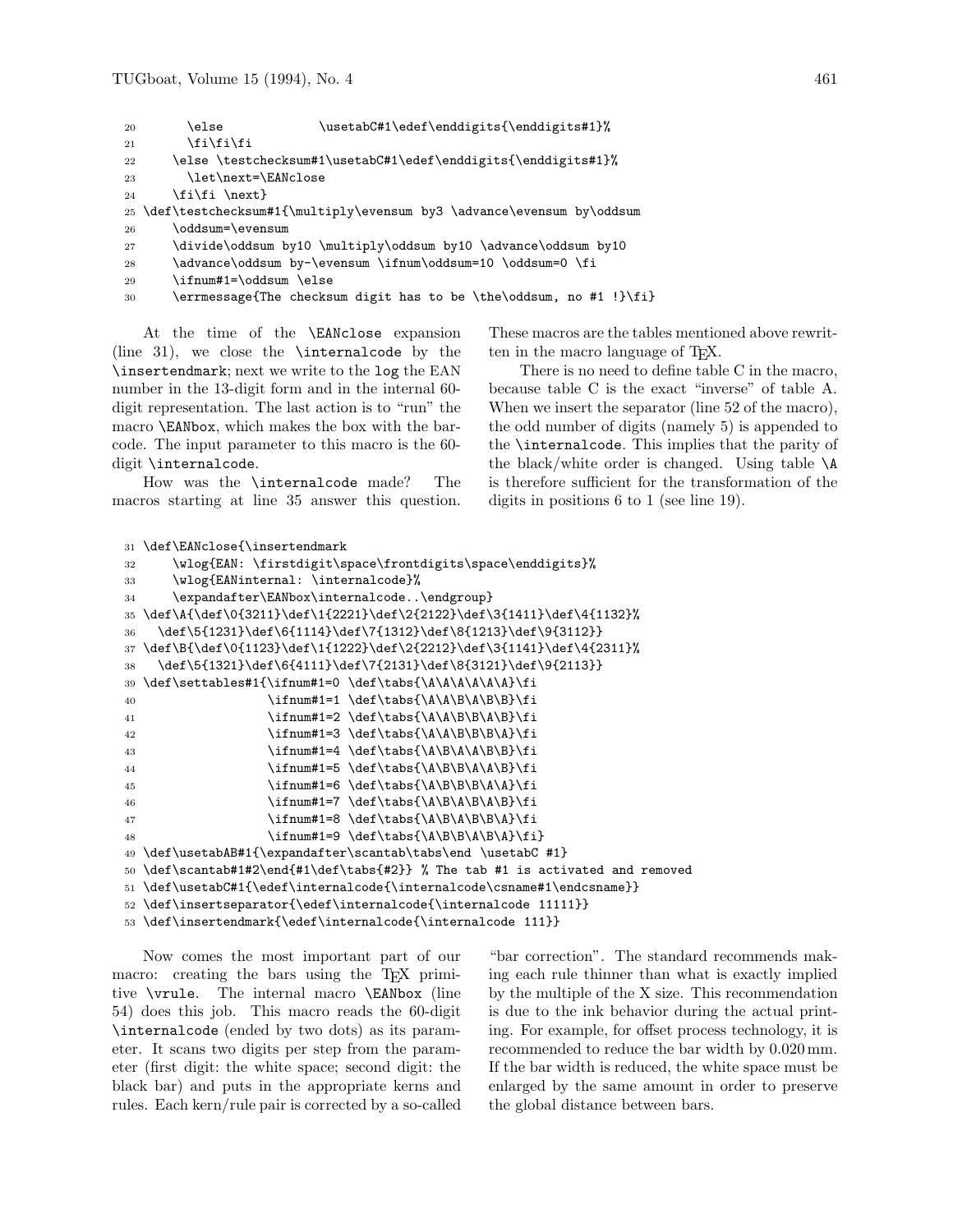The bars 1, 2, 15, 16, 29 and 30 have nonzero depth (5X) because these are the lines from the start, the separator and the stop marks. The height of the bars is 69.24X in the normal case but it may be reduced, if the ISBN is appended to the top of the code. If the \barheight is zero, than the implicit height is used. Otherwise the \barheight is used. This feature gives the user the possibility to set the bar height individually.

```
54 \def\EANbox{\vbox\bgroup\offinterlineskip
55 \setbox0=\hbox\bgroup \kern11\X\EANrepeat}
56 \def\EANrepeat#1#2{\if#1.\let\next=\EANfinal \else\let\next=\EANrepeat
57 \advance\numlines by1
58 \advance\nummodules by#1 \advance\nummodules by#2
59 \workdimen=#1\X \advance\workdimen by \bcorr \kern\workdimen
60 \workdimen=#2\X \advance\workdimen by-\bcorr \vrule width\workdimen
61 \ifdim\barheight=0pt height 69.24242424\X \else height\barheight \fi
62 \ifnum\numlines=1 depth5\X\else % the start mark
63 \ifnum\numlines=2 depth5\X\else
64 \ifnum\numlines=15 depth5\X\else % the separator mark
65 \ifnum\numlines=16 depth5\X\else
66 \ifnum\numlines=29 depth5\X\else % the end mark
67 \ifnum\numlines=30 depth5\X\else depth0pt \fi\fi\fi\fi\fi\fi\fi
68 \fi\next}
```
The \EANfinal macro checks for the correctness of the scanned \internalcode. The number of the digits must be 60 and the sum of digits must be 95 (since 95X modules is the total). If the check fails, the \internalerr macro is activated. However this situation should never occur. This error indicates that some internal tables are wrong and/or the consistency of the macro is broken.

The \vbox is completed by \EANfinal. The natural depth of the internal \hbox with the bars is 5X because that is the depth of the mark rules. We overwrite this depth by zero and append the humanreadable EAN number using the font \ocrb.

If the user writes the ISBN number using the macro \ISBN (\ISBN 0-201-13447-0 for example), these data are appended to the top of the barcode and the height of the bars is reduced.

Finally, lines 81 and 82 define the X module size and the bar correction.

```
69 \def\EANfinal{\testconsistence
```

```
70 \kern7\X\egroup
```

```
71 \hbox{\ocrbsmall \kern10\X \ISBNnum}\kern1\X
```

```
72 \dp0=0pt \box0 \kern-1\X
```

```
73 \hbox{\ocrb\kern2\X\firstdigit\kern5\X \frontdigits\kern5\X \enddigits}
```

```
74 \egroup \global\barheight=0pt \gdef\ISBNnum{}}
```

```
75 \def\testconsistence{\ifnum\numlines=30\else\internalerr\fi
```

```
76 \ifnum\nummodules=95\else\internalerr\fi}
```

```
77 \def\internalerr{\errmassage{Sorry, my internal tables are wrong, may be.}}
```

```
78 \barheight=0pt
```

```
79 \def\ISBNnum{}
```

```
80 \def\ISBN #1 {\def\ISBNnum{ISBN #1}\barheight=45.151515\X\relax}
```

```
81 \X=.33mm % Basic size 100%, SC2 code
```

```
82 \bcorr=.020mm % Bar-correction for offset process
```

```
83 \endinput
```
If the macro was stored in file ean13.tex then it can be run with plain T<sub>EX</sub> as shown below: \input ean13

\nopagenumbers \ISBN 80-901950-0-8 \EAN 978-80-901950-0-4 \end



The output looks like: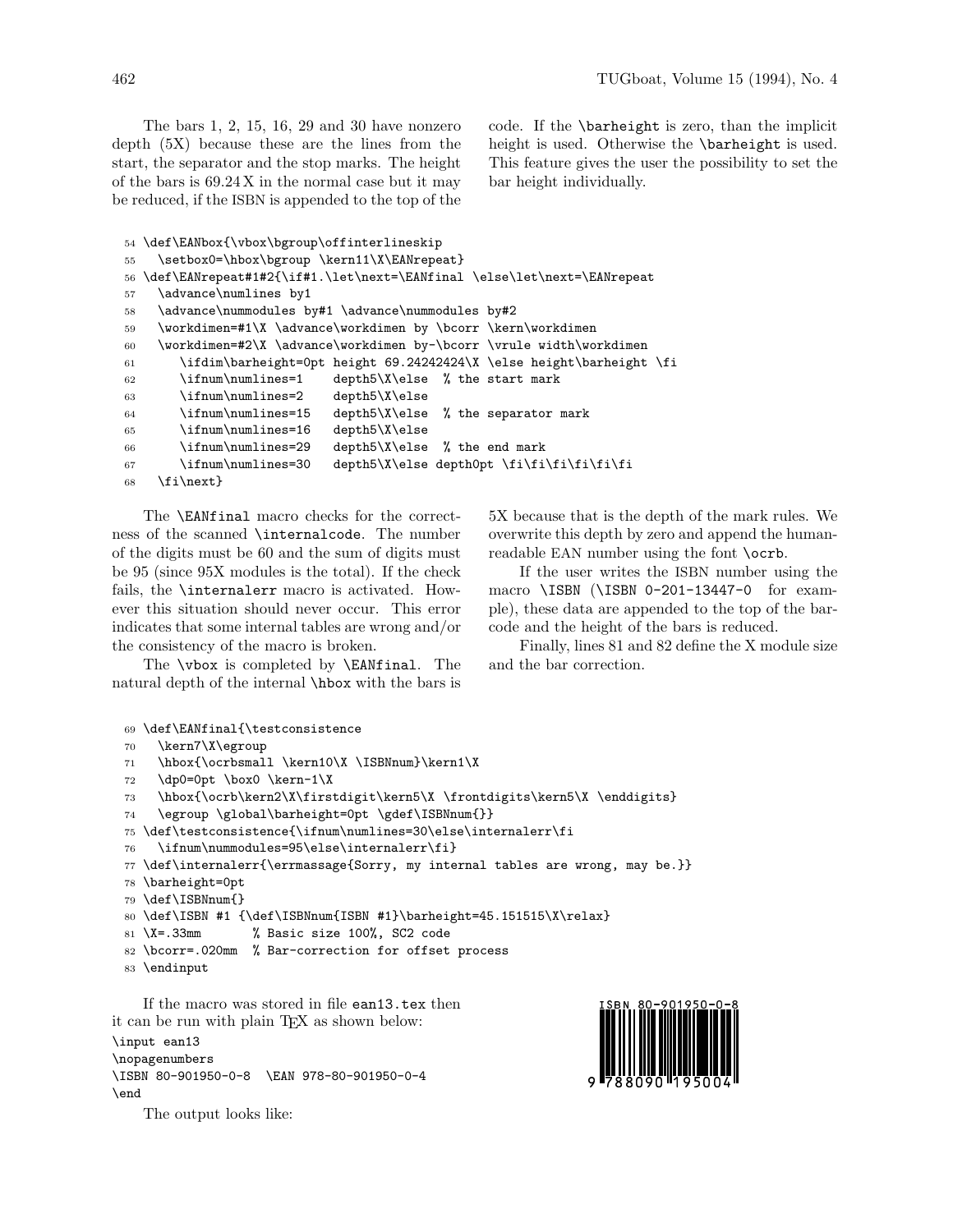| X size | standard         | scaled | size incl. margins   |
|--------|------------------|--------|----------------------|
| 0.264  | $\overline{SC0}$ | 0.800  | $29.83 \times 21.00$ |
| 0.270  | SC0              | 0.818  | $30.58 \times 21.53$ |
| 0.281  | SC0              | 0.850  | $31.70 \times 22.32$ |
| 0.297  | SC1              | 0.900  | $33.56 \times 23.63$ |
| 0.313  | SC1              | 0.950  | $35.43 \times 24.94$ |
| 0.330  | SC2              | 1.000  | $37.29 \times 26.26$ |
| 0.346  | SC2              | 1.050  | $39.15 \times 27.58$ |
| 0.363  | SC3              | 1.100  | $41.02 \times 28.29$ |
| 0.379  | SC3              | 1.150  | $42.88 \times 30.20$ |
| 0.396  | SC <sub>4</sub>  | 1.200  | $44.75 \times 31.51$ |
| 0.412  | SC <sub>4</sub>  | 1.250  | $46.61 \times 32.82$ |
| 0.429  | SC5              | 1.300  | $48.48 \times 34.14$ |
| 0.445  | SC5              | 1.350  | $50.34 \times 35.45$ |
| 0.462  | SC <sub>5</sub>  | 1.400  | $52.21 \times 36.76$ |
| 0.478  | SC5              | 1.450  | $54.07 \times 38.08$ |
| 0.495  | SC <sub>6</sub>  | 1.500  | $55.94 \times 39.39$ |
| 0.511  | SC6              | 1.550  | $57.80 \times 40.70$ |
| 0.528  | SC7              | 1.600  | $59.66 \times 42.01$ |
| 0.544  | SC7              | 1.650  | $61.53 \times 43.33$ |
| 0.561  | SC7              | 1.700  | $63.39 \times 44.64$ |
| 0.577  | SC7              | 1.750  | $65.26 \times 45.96$ |
| 0.594  | SC <sub>8</sub>  | 1.800  | $67.12 \times 47.26$ |
| 0.610  | SC <sub>8</sub>  | 1.850  | $68.99 \times 48.58$ |
| 0.627  | SC <sub>8</sub>  | 1.900  | $70.85 \times 49.90$ |
| 0.643  | SC <sub>8</sub>  | 1.950  | $72.72 \times 51.20$ |
| 0.660  | SC9              | 2.000  | $74.58 \times 52.52$ |
| 0.700  | SC10             | 2.120  | $79.05 \times 55.67$ |

Table 3: Various sizes of the X module

The macro also works with LATEX (both LATEX 2.09 and  $\text{LFT}(\text{K2}_{\epsilon})$ .

At the end of this article we compare the tolerances described in the standard, the TEX accuracy and the possibilities of some output devices.

The X module size can vary. The macro above makes EAN barcodes for the basic X module size of 0.33mm. This size is described in the SC2 variant of the standard as the basic 100% size code. However the standard also allows some other sizes of the X module. One can change the parameter  $X$  to obtain the other size of EAN code. Of course, then the size of the OCRb font must be changed too.

The allowed sizes of the X module are described in Table 3.

The small sizes of the X module are recommended for high quality output devices while the large sizes of X allow the possibility to make the barcodes even on a low resolution output device.

Depending on the width of the X module, the standard specifies three tolerance parameters. The parameter a specifies the tolerance for the bar width,

| X size   | $\pm a$ | $\pm b$ | $\pm c$ |
|----------|---------|---------|---------|
| 0.26     | 32      | 38      | 75      |
| 0.28     | 52      | 41      | 81      |
| 0.30     | 72      | 44      | 87      |
| $0.32\,$ | 92      | 47      | 93      |
| 0.33     | 101     | 49      | 96      |
| 0.34     | 105     | 50      | 99      |
| 0.36     | 115     | 53      | 104     |
| 0.38     | 124     | 56      | 110     |
| 0.40     | 134     | 59      | 116     |
| 0.42     | 143     | 62      | 122     |
| 0.44     | 152     | 65      | 128     |
| 0.46     | 162     | 68      | 133     |
| 0.48     | 171     | 71      | 139     |
| 0.50     | 181     | 73      | 145     |
| 0.52     | 190     | 76      | 151     |
| $0.54\,$ | 199     | 79      | 157     |
| $0.56\,$ | 209     | 82      | 162     |
| 0.58     | 218     | 85      | 168     |
| 0.60     | 228     | 88      | 174     |
| 0.62     | 237     | 91      | 180     |
| 0.64     | 246     | 94      | 186     |

Table 4: The tolerances

the parameter b specifies the tolerance for the distance between edges (either left or right ones) of two consecutive bars, and the parameter  $c$  specifies the tolerance for the width of the field for one digit (therefore for width 7X). The Table 4 describes these tolerances in micrometers  $(\mu m)$ . I don't know why the table column "X size" doesn't match with the column "X size" of the previous table. Sorry, standards are mysterious.

Now we can compare. Consider the basic 100% size (the X module is 0.33mm). The tolerance for the width of the bar is  $101 \mu m$ , the T<sub>E</sub>X (in)accuracy is  $0.0054 \mu m$ , the pixel size of the phototypesetter at 2400 dpi is approximately  $10 \mu m$  and the recommended bar correction for the offset process is  $20 \mu$ m. If we use the phototypesetter at 1200dpi, the inaccuracy of its output is comparable to the bar correction for the offset process.

Depending on the inner dvi driver algorithm the high T<sub>E</sub>X accuracy may be lost and the tolerance parameters may be overcome. The dvi driver algorithms include one of two possible approaches to the "rounding" problem. The first approach is to position and round each rule from dvi individually. In the second approach, the dvi driver works only with rounded values (one pixel  $=$  one unit) before making the queue of kern, rule, kern, rule... In this case, the roundoff error can accumulate and the